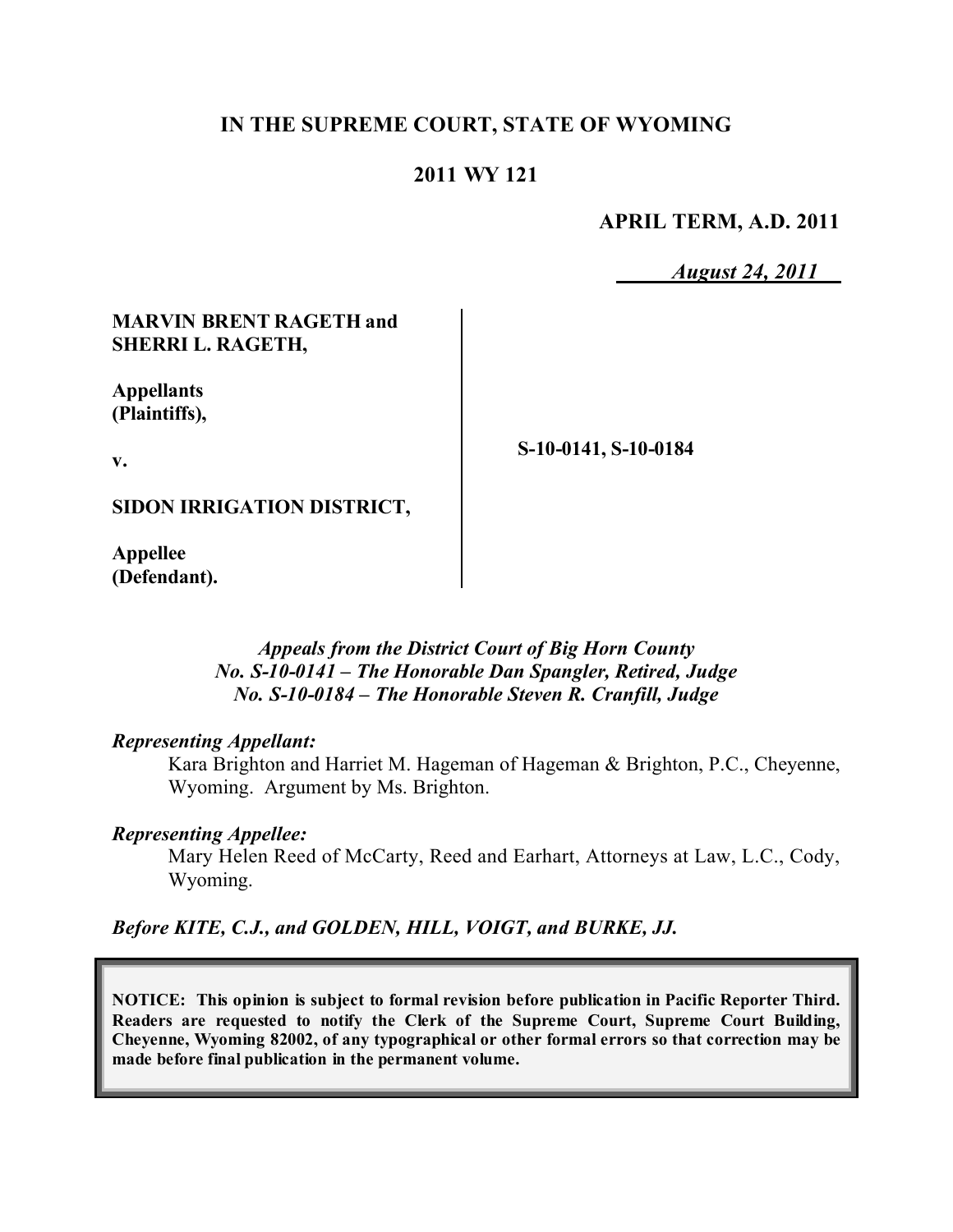## **GOLDEN**, Justice.

[¶1] Marvin Brent Rageth and Sherri L. Rageth (Rageths) irrigate 559.75 acres in Big Horn County, Wyoming, under an adjudicated appropriation of 8 cubic feet per second (c.f.s.) from Bitter Creek which is conveyed to their property a distance of 6.5 to 7 miles through the Sidon Canal owned by the Sidon Irrigation District (District) organized and existing under pertinent provisions of Wyo. Stat. Ann. Title 41, Chapter 7 (LexisNexis 2011). Rageths are not members of District, and their irrigated acreage is not located within District's boundaries. District comprises approximately 13,129.98 acres under an adjudicated appropriation of 179.57 c.f.s. from the Shoshone River and a supplemental supply from Bitter Creek.

[¶2] Rageths commenced an action against District seeking a declaration of their conveyance rights in the Sidon Canal, reimbursement of water delivery fees paid to District under protest for several past irrigation seasons, and the establishment of a reasonable annual water delivery fee in future years. In time, the parties executed a stipulation, approved by the district court, that Rageths have the perpetual right, as defined by their adjudicated water rights, to divert water from District's Bitter Creek diversion structure and convey such water through the Sidon Canal to their property, subject to an annual payment to District to be determined by subsequent court order, and that Rageths' perpetual conveyance right does not include any ownership interest in District's facilities.

[¶3] As for Rageths' remaining claims for reimbursement of past water delivery fees and establishment of a reasonable annual water delivery fee going forward, District moved for summary judgment, which Rageths opposed. Following a hearing on that motion, the district court granted District's motion. Rageths have timely appealed from that order in No. S-10-0141. The district court also entered its order awarding District's costs as the prevailing party, and Rageths have timely appealed from that order in No. S-10-0184. We consolidated these appeals for decision, and now reverse those orders and remand for further proceedings consistent with this opinion.

#### **ISSUES**

[¶4] In No. S-10-0141, the central issue presented is, in the absence of an agreement, what water delivery fee may an irrigation district charge a non-member who has a perpetual right to convey that non-member's adjudicated appropriation to that nonmember's land outside the irrigation district's boundaries using the irrigation district's canal and related facilities. In No. S-10-0184, with respect to the award of costs to District, the resolution of that appeal turns on the outcome of the central issue presented in No. S-10-0141.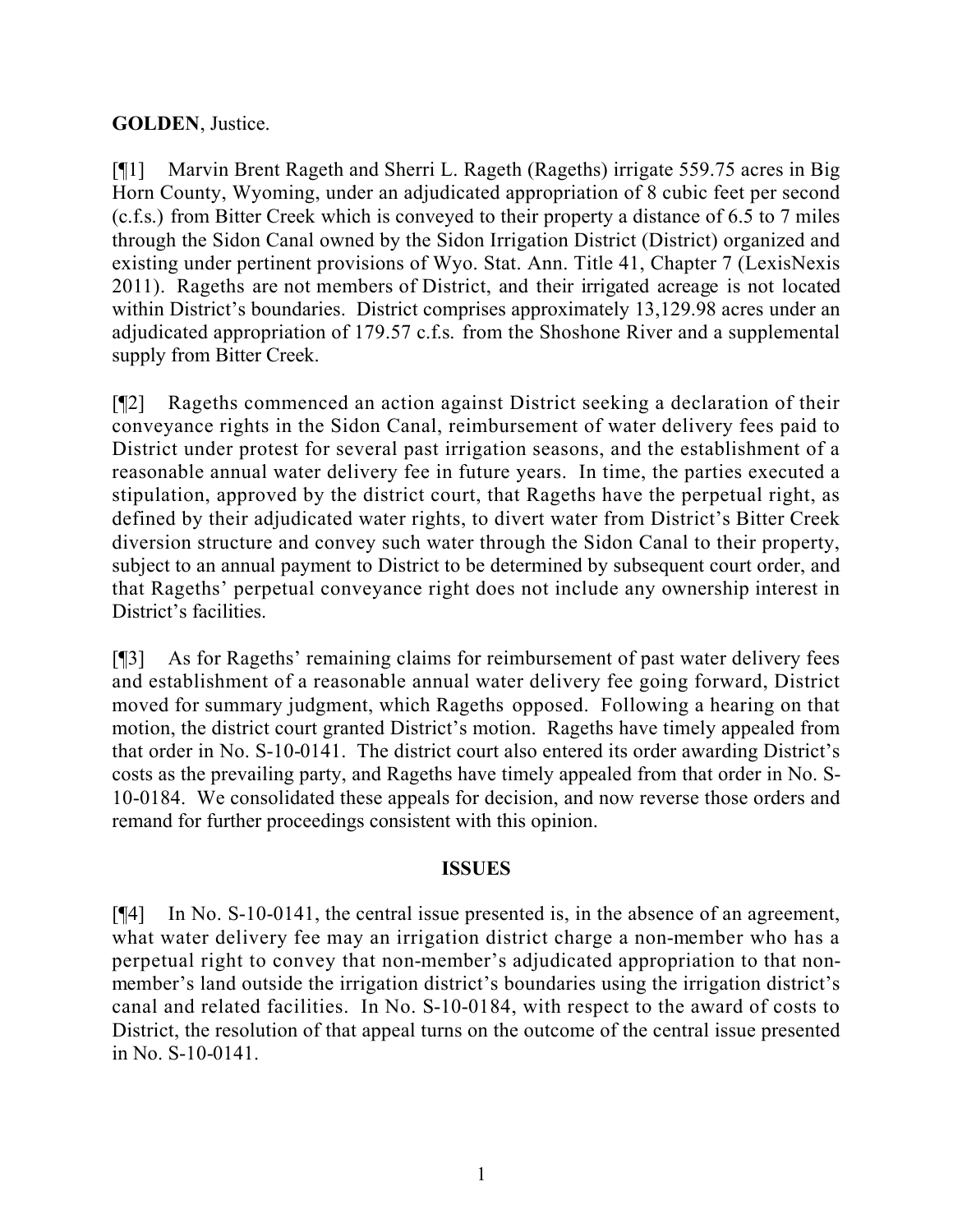## **FACTS AND PROCEDURAL HISTORY**

[¶5] Organized in 1929, District exists under the relevant provisions of Wyo. Stat. Ann. Title 41, Chapter 7 (LexisNexis 2011). District owns the Sidon Canal in Big Horn County, Wyoming, which was constructed in 1900 and has been in operation to the present. District covers approximately 13,129.98 acres with 179.57 c.f.s. of adjudicated water rights diverted from the Shoshone River through the Sidon Canal. District also has a permit for supplemental supply from Bitter Creek.

[¶6] In 2008, Rageths purchased 559.75 acres situated adjacent to the Sidon Canal with 8 c.f.s. of adjudicated water rights diverted from Bitter Creek at a structure built and maintained by District and conveyed through the Sidon Canal. Their water flows in Sidon Canal for a distance of approximately 6.5 to 7 miles to pump stations where the water is pumped above the canal and used in pivots to irrigate their land. Their land is not located within District's boundaries, and Rageths are not members of District.

[¶7] District and previous owners of Rageths' land had agreements establishing their payments for delivery of their water through the Sidon Canal, but these agreements had expired before Rageths' 2008 purchase of their land.<sup>1</sup> After Rageths purchased the land, they and District negotiated without success to reach agreement establishing a delivery fee. In 2008, District billed Rageths the sum of \$7,560.00 for delivering their 8 c.f.s., that sum representing 75% of the gross assessment for District's members, which was based on \$18.00 per acre at the time. In 2009, District billed Rageths the sum of \$11,200.00, that sum representing 100% of the gross assessment for District's members, which was based on \$20.00 per acre at the time. Rageths paid these bills under protest, and District delivered their water throughout the irrigation seasons.

[¶8] In July 2009, Rageths filed their action for declaratory judgment to establish a reasonable fee for the delivery of their adjudicated irrigation water through the approximately 6.5 to 7 mile stretch of the Sidon Canal and for reimbursement of alleged

 <sup>1</sup> Rageths presented an alternative argument that their annual water delivery fee should be based on District's expired 1964 agreement with Rageths' predecessor in title. They argued that, although the payment provision of that agreement had expired, the agreement itself had not, and the intent of the original parties was relevant to the present dispute and should be carried out here, citing *United Food & Commercial Workers Int'l Union, AFL-CIO, Local 7 v. Gold Star Sausage Co.*, 897 F.2d 1022 (10 th Cir. 1990). Rageths have not explained how that opinion has application here, and we fail to see a connection. That case concerned the extent to which a union is entitled to compulsory arbitration of certain grievances arising with an employer after expiration of a collective bargaining agreement which, during its term, unquestionably governed such disputes. The court observed the general rule was that for a dispute to "arise under" an expired contract, a dispute must either involve rights which to some degree have vested or accrued during the life of the contract and merely ripened after termination, or relate to events which have occurred at least in part while the agreement was still in effect. Because Rageths have made no cogent argument on this alternative issue, we decline to consider it. *Abitbol v. State*, 2008 WY 28, ¶ 19, 178 P.3d 415, 420 (Wyo. 2008).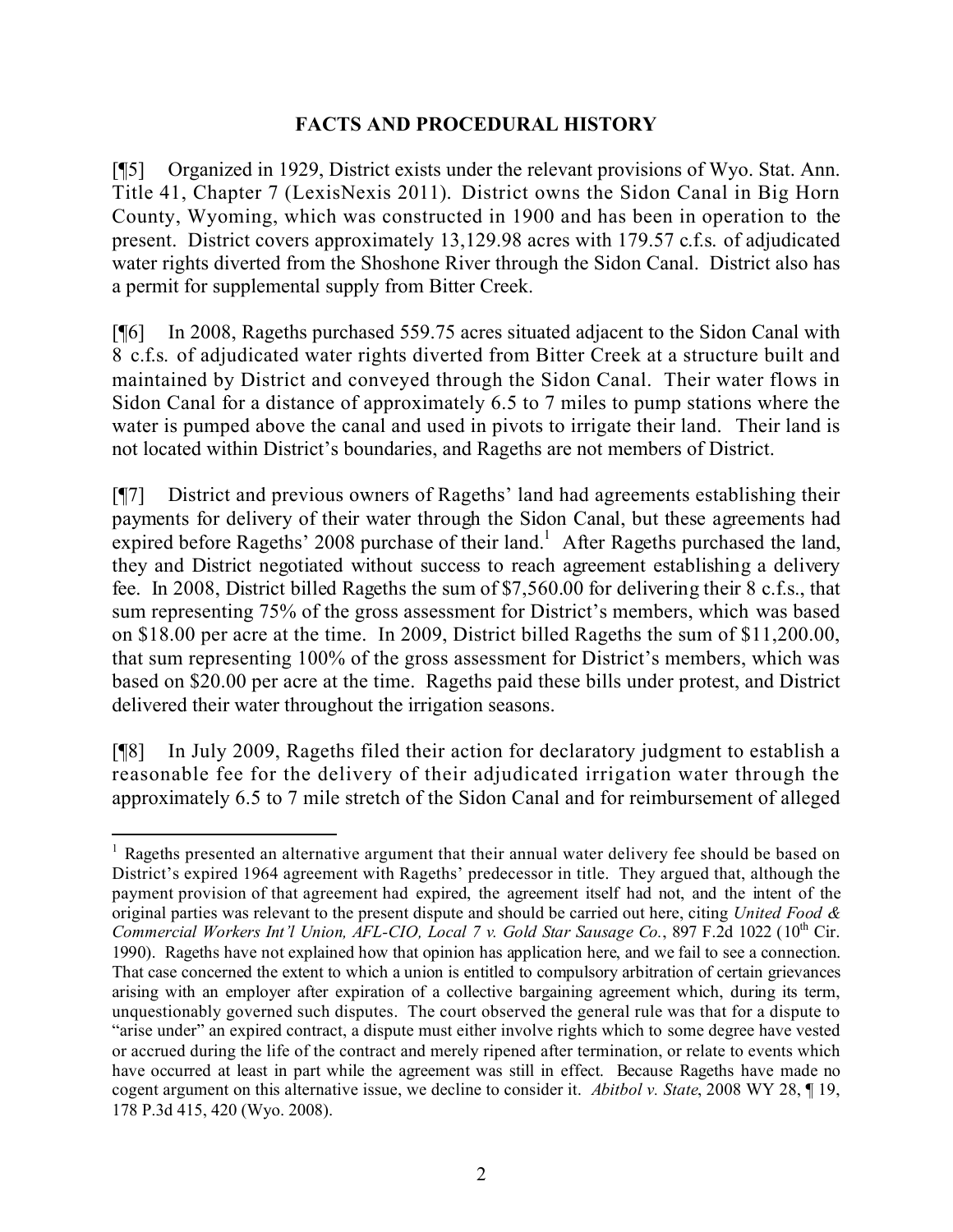overpayments of delivery fees for the prior years. After the litigation was underway, the parties engaged in mediation and, as a result, they executed a stipulation, filed with the district court on April 28, 2010, that resolved issues of ownership and rights to the use of the Sidon Canal, but not the issues of establishing for the future a reasonable delivery fee and reimbursement of alleged overpayments of delivery fees for the prior years.

[¶9] With respect to those remaining issues, District filed its motion for summary judgment with supporting material; Rageths responded in opposition to that motion with supporting material; District filed its rejoinder; and the district court heard argument. Following that hearing, the district court granted District's motion and entered its order requiring Rageths to pay District the same per acre fee as District assesses its members on an annual basis.

[¶10] Rageths timely filed their notice of appeal from the summary judgment order and that is before us in No. S-10-0141. The district court also entered its order awarding costs to District as the prevailing party, Rageths timely filed their notice of appeal from that order, and that is before us in No. S-10-0184.

# **STANDARD OF REVIEW**

[¶11] Our standard of review for summary judgment is well known and need not be repeated here. *See, e.g., Formisano v. Gaston*, 2011 WY 8, ¶¶ 3-4, 246 P.3d 286, 288-89 (Wyo. 2011).

# **DISCUSSION**

[¶12] The district court granted District's summary judgment motion with this brief explanation:

> Wyoming Statutes and case law require that irrigation districts operate in a certain manner regarding budgets and assessments. The procedure advocated by the plaintiffs would defeat the purpose of the statutes to provide for uniform treatment of those having legal relationships with an irrigation district. Previous contracts cannot change those statutes or those case law rulings.

In their appellate briefing, the parties agree that the Wyoming statutes applicable to irrigation districts, Wyo. Stat. Ann. Title 41, Chapter 7, and case law pertaining to those statutes do not apply to their dispute and are not authority to govern Rageths' legal relationship with District. District states that it "has never argued that the irrigation district assessment laws apply to the Rageths." We agree.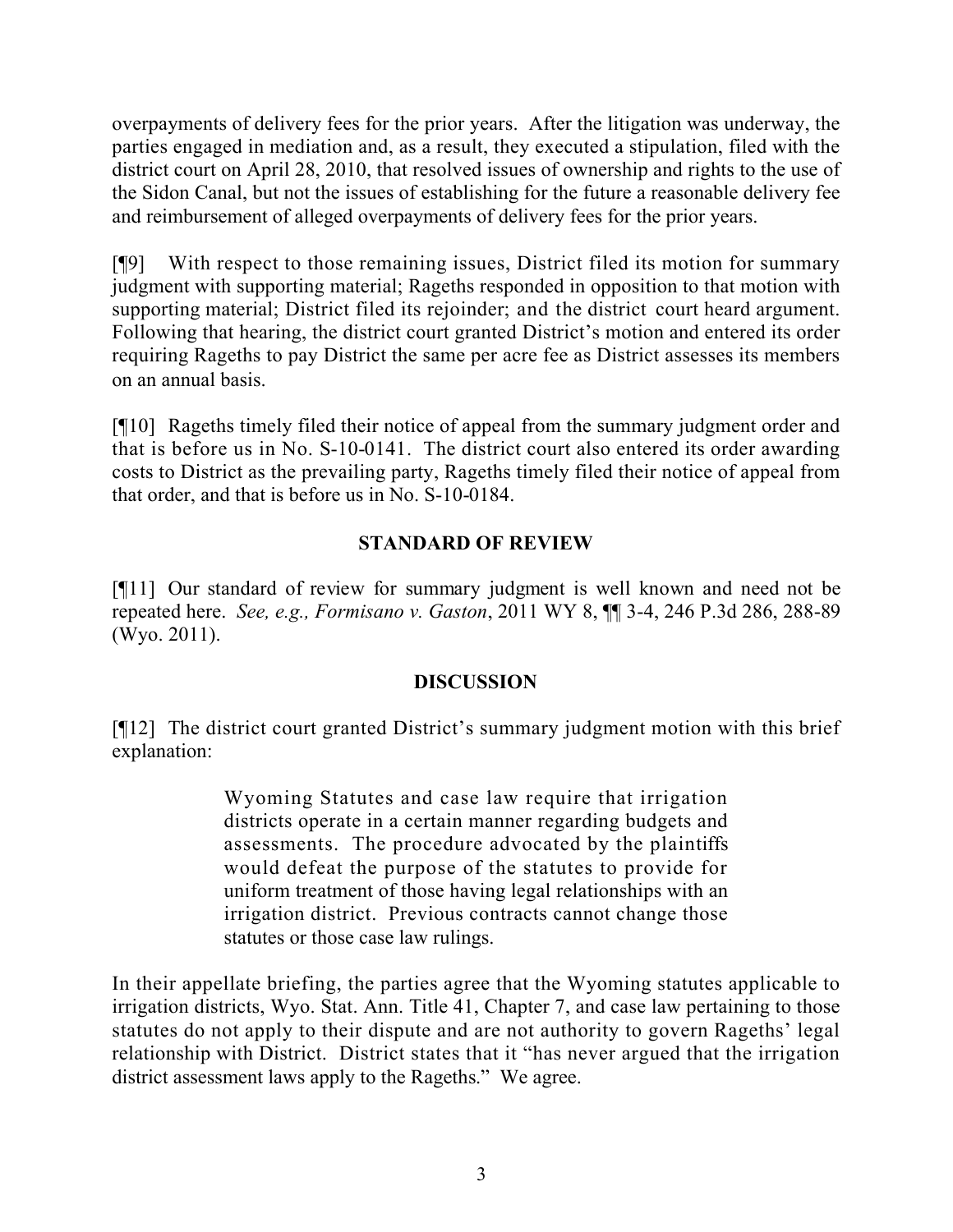[¶13] To reach a decision in this case, we find it useful to identify those other points on which the parties are in agreement. They agree that the provisions of Wyo. Stat. Ann. § 41-6-303 (LexisNexis 2011),<sup>2</sup> pertaining to joint owners of an irrigation ditch, provide a basis by which Rageths' proportionate share of the expenses related to the operation, maintenance, and repair of the Bitter Creek Diversion and the Sidon Canal can be established, even though District and Rageths are not true joint owners of those irrigation works. This provision recognizes that the interests of each party in a ditch or canal "shall be established by the ratio between the water right of each water user to the total water rights adjudicated under such irrigation works." § 41-6-303. They also agree that the ratio of Rageths' 559.75 acres to District's 13,129.98 acres, which is 4.26%, is the appropriate ratio to be used to determine Rageths' proportionate share of the expenses related to the operation, maintenance, and repair of the diversion and the canal.

[¶14] Both parties also point to Wyo. Stat. Ann. § 41-5-102 and 103 as provisions that inform their discussion about establishing a ditch user's proportionate share of expenses. Rageths correctly observe that these provisions are not controlling authority to the dispute at hand, because by their strict terms they apply only in the case of an irrigating ditch owned by two or more persons. Nevertheless, Rageths maintain that these provisions confirm the legitimacy and validity of their position. District notes that these provisions are helpful in that they, like § 41-6-303, recognize the principle of proportionality. Thus, Wyo. Stat. Ann. § 41-5-102 (LexisNexis 2011) provides:

 $\overline{a}$ 

<sup>2</sup>

<sup>§ 41-6-303.</sup> Relative interests of joint owners.

Unless the owners of ditches, canals and reservoirs make a record as herein provided, or have a record thereof made in some other manner, showing the relative ownership of each interested party in such irrigation works, **said interests shall be established by the ratio between the water right of each water user to the total water rights adjudicated under such irrigation works**. The relative interests of joint owners shall, therefore, be fixed by the issuance of the final certificate of appropriation as the same appears of record on the date of the passage of this act or as they shall hereafter be recorded in the office of the board of control and in the office of the respective county clerks, and no action for the recovery of the title to such irrigation works can be brought after ten (10) years from the date when the final certificates of appropriation have been recorded in the office of said county clerk; provided, that during such ten (10) years the interested water users as mentioned in the final certificates of appropriation, or their successors, have had continuous, open, adverse and undisputed possession of such irrigation works. Every conveyance of a ditch, canal or reservoir, or any interest therein, shall hereafter be executed and acknowledged in the same manner as a conveyance of real estate and recorded as herein provided, and any such conveyance which shall not be made in conformity with the provisions of this act, shall be null and void as against subsequent purchasers thereof in good faith and for a valuable consideration. [Emphasis added.]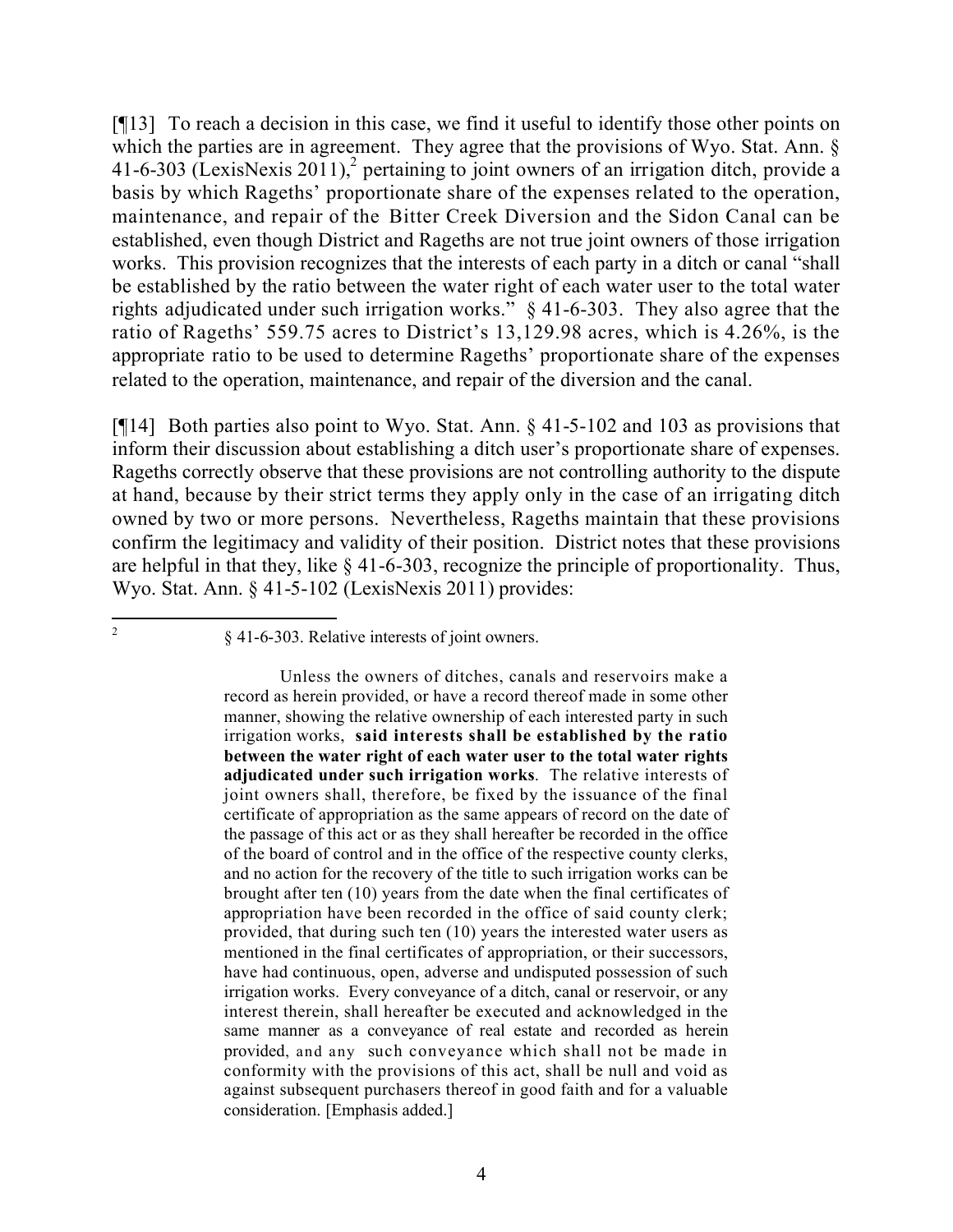§ 41-5-102. Ditches; jointly owned; action to recover proportionate share of work.

In all cases **where irrigating ditches are owned by two (2) or more persons and one (1) or more of such persons shall fail or neglect to do his, her or their proportionate share of the work necessary for the proper maintenance and operation of such ditch** or ditches or to construct suitable head gates or measuring devices at the points where water is diverted from the main ditch, **such owner** or owners **desiring the performance of such work as is reasonably necessary to maintain the ditch, may**, after having given ten (10) days written notice to such owner or owners who have failed to perform his, her or their proportionate share of such work, necessary for the operation and maintenance of said ditch or ditches, **perform** his, her or **their share of such work, and recover therefor from such person or persons so failing to perform** his, her or **their share of such work** in any competent court having jurisdiction of the matter, **the expense or value of such work or labor so performed**. [Emphasis added.]

And, Wyo. Stat. Ann. § 41-5-103 (LexisNexis 2011) provides:

§ 41-5-103. Ditches; jointly owned; lien for work.

**Upon the failure of any co-owner to pay his proportionate share of such expense as mentioned in W.S. 41-5-102**, within thirty (30) days **after receiving a statement of the same as performed by his co-owner** or owners, **such person** or persons **so performing such labor may secure payment** of said claim **by filing an itemized and sworn statement** thereof, **setting forth** the date of the performance and **the nature of the labor so performed**, with the county clerk of the county wherein said ditch is situated, and when so filed it shall constitute a valid lien against the interest of such person or persons who shall fail to perform their proportionate share of the work requisite to the proper maintenance of said ditch, which said lien when so taken may be enforced in the same manner as provided by law for the enforcement of construction liens. [Emphasis added]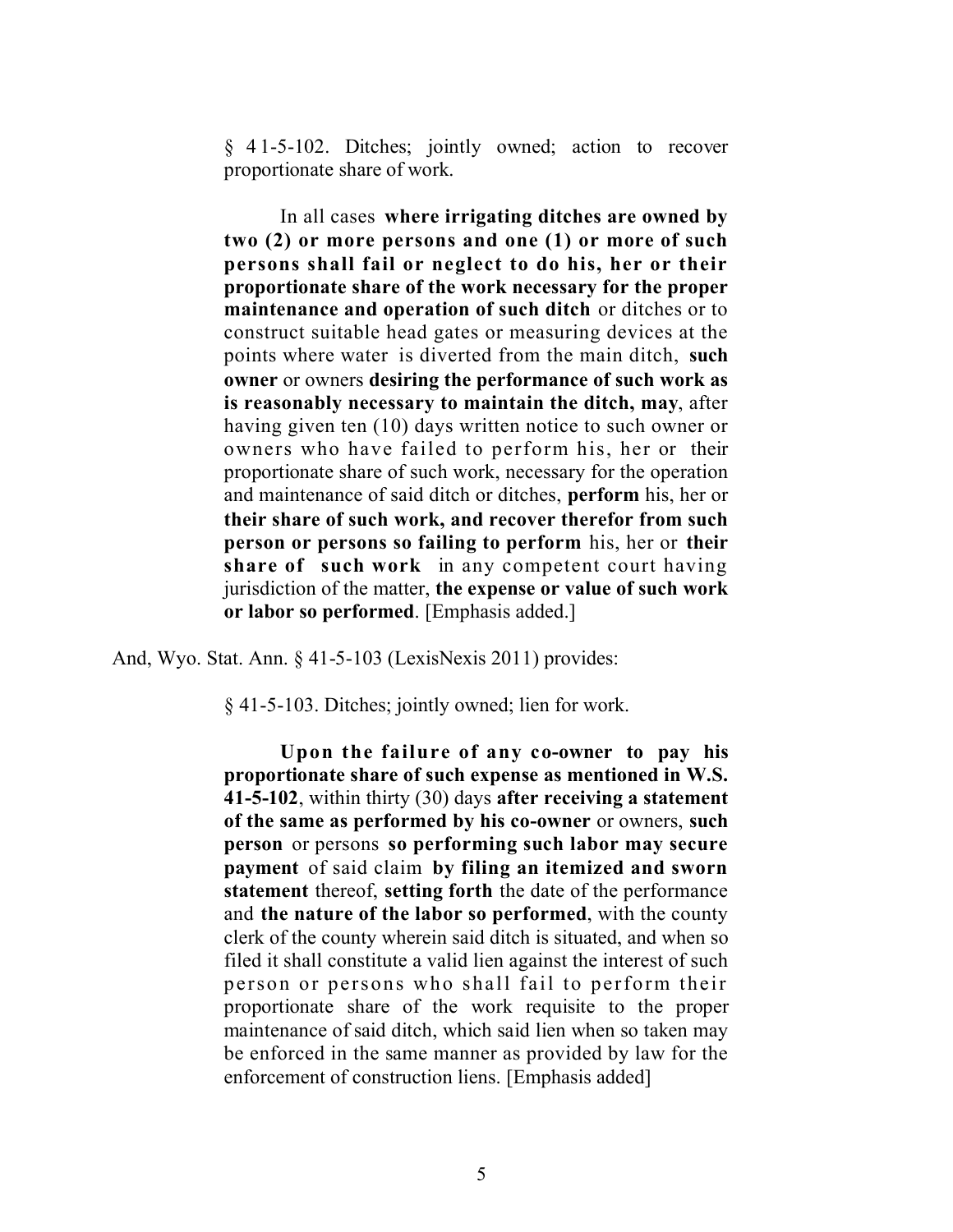[¶15] Discussing these statutory provisions, Rageths observe they apply where there is joint ownership of irrigating ditches, which is not the situation in this dispute; District has made no claim that Rageths have failed or neglected to do their proportionate share of the work necessary for the proper maintenance and operation of the irrigating ditch (Sidon Canal); Rageths have never been provided the opportunity by District to do their proportionate share of such work; District has not given Rageths ten days written notice of the necessity of performing such work; District has not performed Rageths' proportionate share of such work and has not sought to recover from them "the expense or value of such work or labor so performed" by District. § 41-5-102. With respect to § 41-5-103, which Rageths correctly note goes hand-in-hand with § 41-5-102, Rageths observe that District has never filed with the county clerk of Big Horn County or given them "an itemized and sworn statement" of the Rageths' proportionate share of the work that District performed, which statement must set forth "the date of the performance and the nature of the labor so performed." § 41-5-103. Rageths correctly note that these statutory provisions vest any competent court having jurisdiction of the matter with authority to determine the expense or value of such work or labor performed. §§ 41-5- 102, 103. Rageths assert that these statutory provisions, which District embraces, "contemplate the same type of analysis that Rageths are seeking in this case." They contend that the "expenses" contemplated by these statutory provisions are those that are "necessary for the proper maintenance and operation" of the Bitter Creek Diversion and the Sidon Canal, and are not, as District asserts, **all** business expenses incurred by District in operating its entire irrigation district system from which Rageths receive no benefit.

[¶16] In light of the above and foregoing discussion, it is clear that the parties disagree on how to determine the expenses necessary for the proper maintenance and operation of the Bitter Creek Diversion and the Sidon Canal, for it is to those expenses that the parties will apply the ratio of 4.26% on which they agree. We now consider the parties' respective approaches to how that determination is to be made. For purposes of this consideration, we shall use District's 2008 Fiscal Year Budget and Assessment that District used to determine Rageths' 2009 conveyance fee. District's total assessment of the adjudicated acreage under the Sidon Canal (13,129.98 acres) was \$262,599.60. Dividing the total assessment of \$262,599.60 by the total adjudicated acreage under the Sidon Canal, the result is \$20 per acre. Multiplying Rageths' 559.75 acres by the sum of \$20, the result is approximately \$11,200.00. That same result is achieved if one simply applies the ratio of 4.26% to the total assessment of  $$262,599.60$ <sup>3</sup> That is District's approach.

[¶17] Rageths oppose that approach for the simple reason that District's total assessment of \$262,599.60 covers all expenses of operating and maintaining the entire irrigation district system. Rageths point out that there are several categories of expenses in District's fiscal year budget reports that do not relate to the operation, maintenance, and

 <sup>3</sup> Multiplying \$262,599.60 by 4.26% equals \$11,186.74.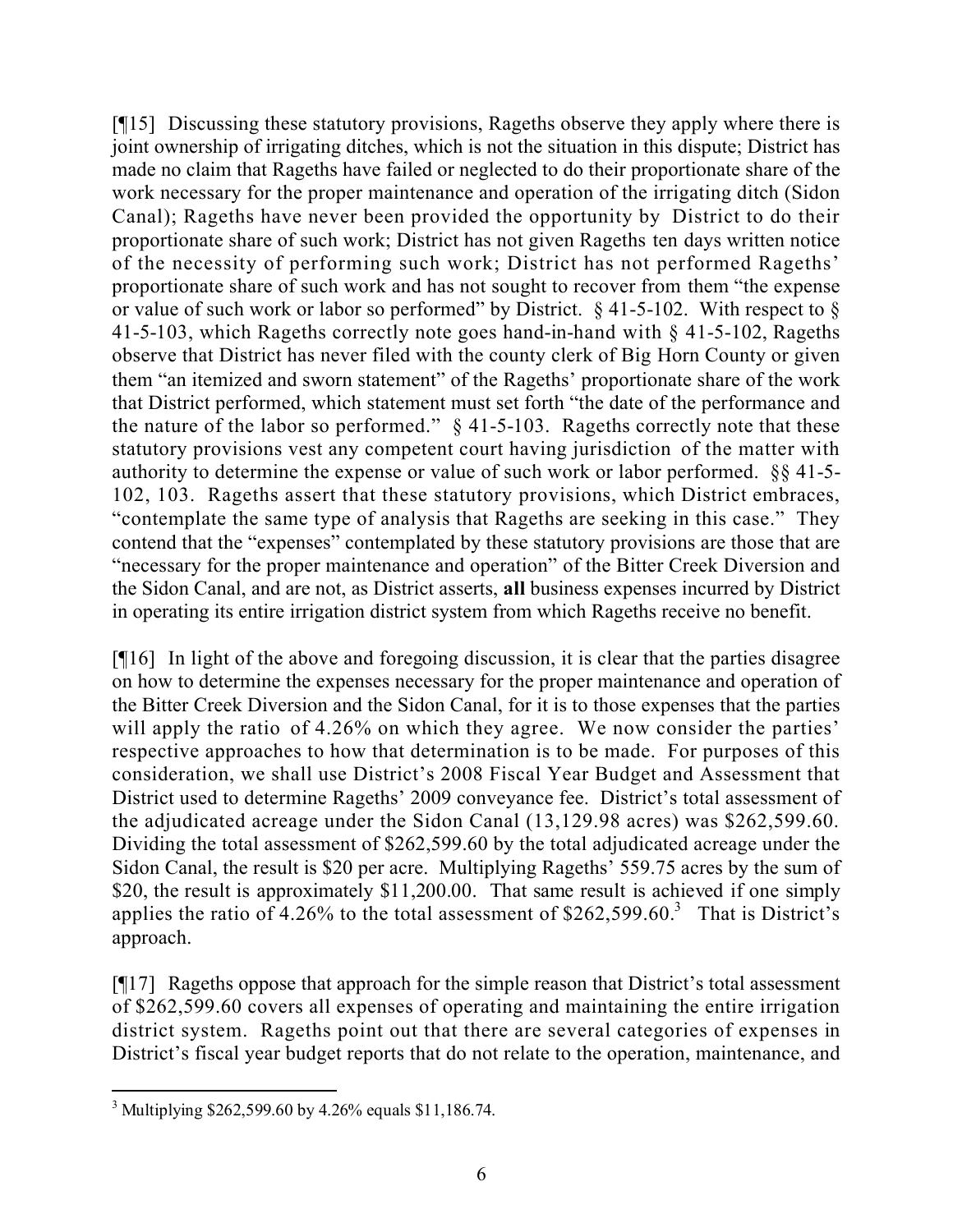repair of the Bitter Creek Diversion and the Sidon Canal. Those include, but are not limited to, "Special Ditches in Cowley and Byron," "Commissioners Services and Mileage," "Office Supplies, Postage and Printing," and "Legal and Accounting." Rageths maintain that none of these particular categories of expenses have anything to do with operation, maintenance, and repair of the Bitter Creek Diversion or the Sidon Canal, or with the delivery of Rageths' 8 c.f.s. to their small acreage.

[¶18] In their opposition to District's summary judgment motion, Rageths submitted an affidavit executed by Francis A. Carr, a consultant on water rights issues since his retirement in 1996 after a 28-year career with the Wyoming State Engineer's Office. Mr. Carr conducted a review of District's budget reports for the years 1965 to the present. District has not maintained separate records of actual expenses directly related to the operation, maintenance and repair of the Bitter Creek Diversion and the Sidon Canal. Without those separate records of actual expenses related to those particular irrigation works, it was not possible for Mr. Carr to determine the precise annual proportionate assessment from District's budget reports. Mr. Carr was able, however, to use District's budget reports to calculate a standard percentage to be paid by Rageths to represent their proportionate share of the expenses of operation, maintenance, and repair of those particular irrigation works. As explained by Rageths in their briefing to this Court:

> For [District's] future administrative ease – and to avoid an ongoing dispute over this same issue – Mr. Carr also used [District's] historic Budget Reports in order to calculate a standard percentage to be paid by the Rageths to represent their proportionate share of operation, maintenance and repair of the Sidon Canal and the Bitter Creek diversion. For each year, Mr. Carr determined which expense categories of the Budget Reports were attributable to operation, maintenance and repair of the Sidon Canal and the Bitter Creek diversion. (R 207, ¶28). Following that determination, Mr. Carr calculated the Rageths' proportionate annual payment by multiplying that cost by 4.26%. (R 207, ¶28). After that calculation was made, Mr. Carr determined the per acre cost to the Rageths' property by dividing the proportionate cost by the number of acres (559.75). ( $R$  207,  $\P$ 29). That number was then divided by the actual assessment charged to the District members in each year to determine the percentage of per-acre cost to the Rageths' property to the per-acre assessment paid by District members.  $(R 207, \P 30)$ ...

> Mr. Carr presented an example calculation from the 1979 Budget Report in his Affidavit. [District's] total budget for 1979 was \$96,000.00. (R 207, ¶31). Of that amount, Mr.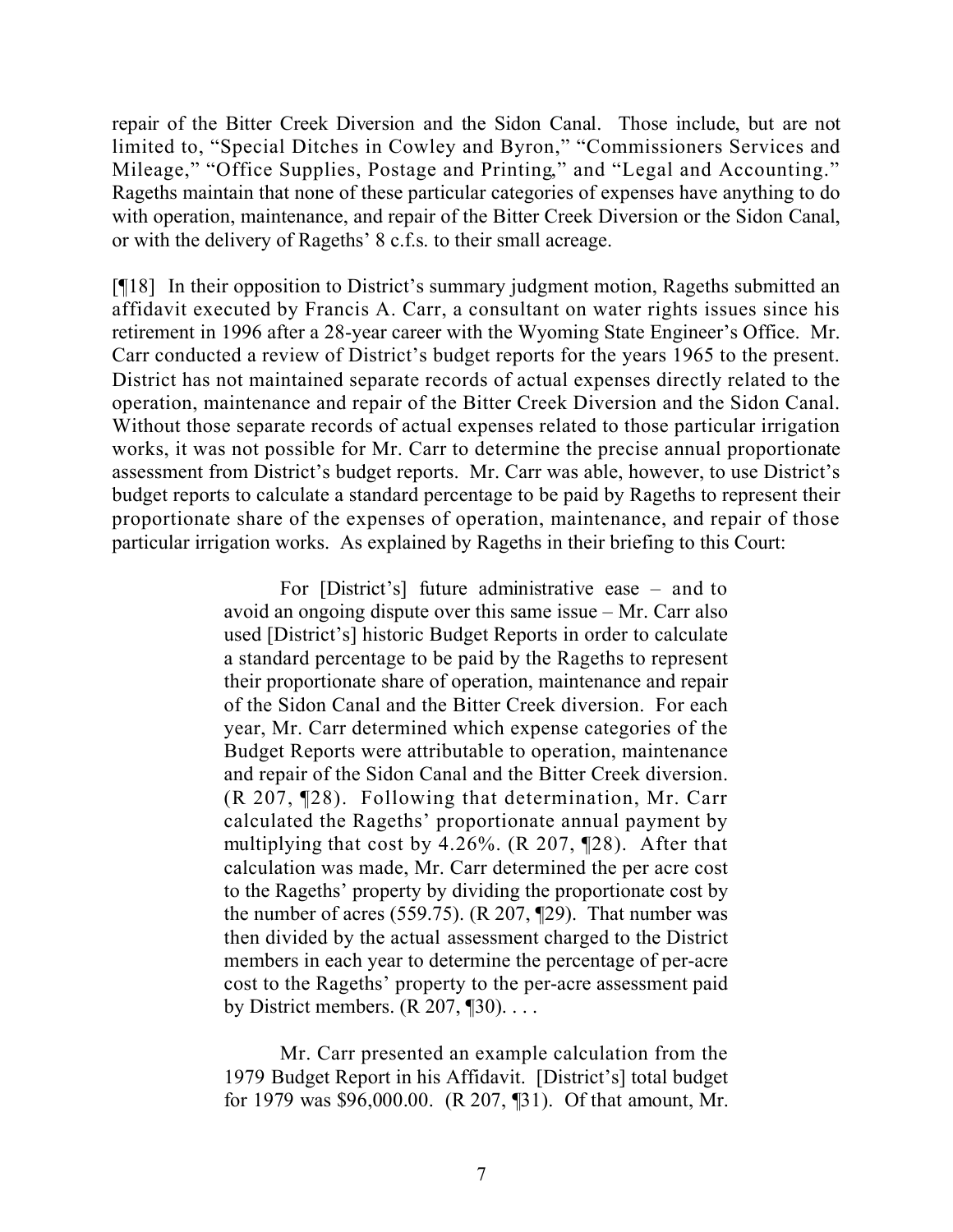Carr determined that \$44,033.00 could have been attributable to the operation, maintenance and repair of the Sidon Canal and the Bitter Creek diversion. That amount was then multiplied by 4.26% to determine the proportionate share of that expense for the Rageths' property, resulting in \$1,875.81 total annual cost. To determine the per-acre cost, Mr. Carr divided \$1,875.81 by 559.75, resulting in an expense of \$3.35 per acre. The Rageths' per-acre cost (\$3.35) was then divided by the per-acre assessment paid by [District] members in 1979 (\$7.64) resulting in a ratio of 43.86%. Therefore, in 1979, the per-acre cost for the Rageths' property for expenses related to the operation, maintenance and repair of the Sidon Canal and the Bitter Creek diversion was 43.86% of the peracre assessment that [District] members paid in that same year. (R. 208, ¶31). . . .

Mr. Carr conducted a similar analysis for each year between 1964 and 2009, as demonstrated by the detailed spreadsheets attached as Exhibit B to his Affidavit. (R 213- 221). Following completion of the historical analysis, an average of the annual percentage was calculated. The historical analysis showed that the percentage relationship between the per-acre cost to the Rageths' property and the per-acre cost to [District] members is 38.04%. (R 208, ¶32). . . .

The results of Mr. Carr's calculations of the historic and appropriate apportionment (38.04%) are a far cry from the 75% conveyance fee [District] charged Rageths in 2008 and the 100% conveyance fee charged in 2009 and 2010.

Mr. Carr testified that the 38.04% ratio is conservative and generous to [District] because his analysis was based on Budget Reports, not actual expenditures, and the difficulty in determining whether expenses were directly related to operation, maintenance and repair of the Sidon Canal and Bitter Creek diversion. . . .

Rageths assert that Mr. Carr's analysis of District's historical budget reports and assessments reveals the existence of genuine issues of material fact regarding both the method of calculating Rageths' annual delivery fee in past years and in the years going forward and the amount of refund due Rageths for their overpayment of their delivery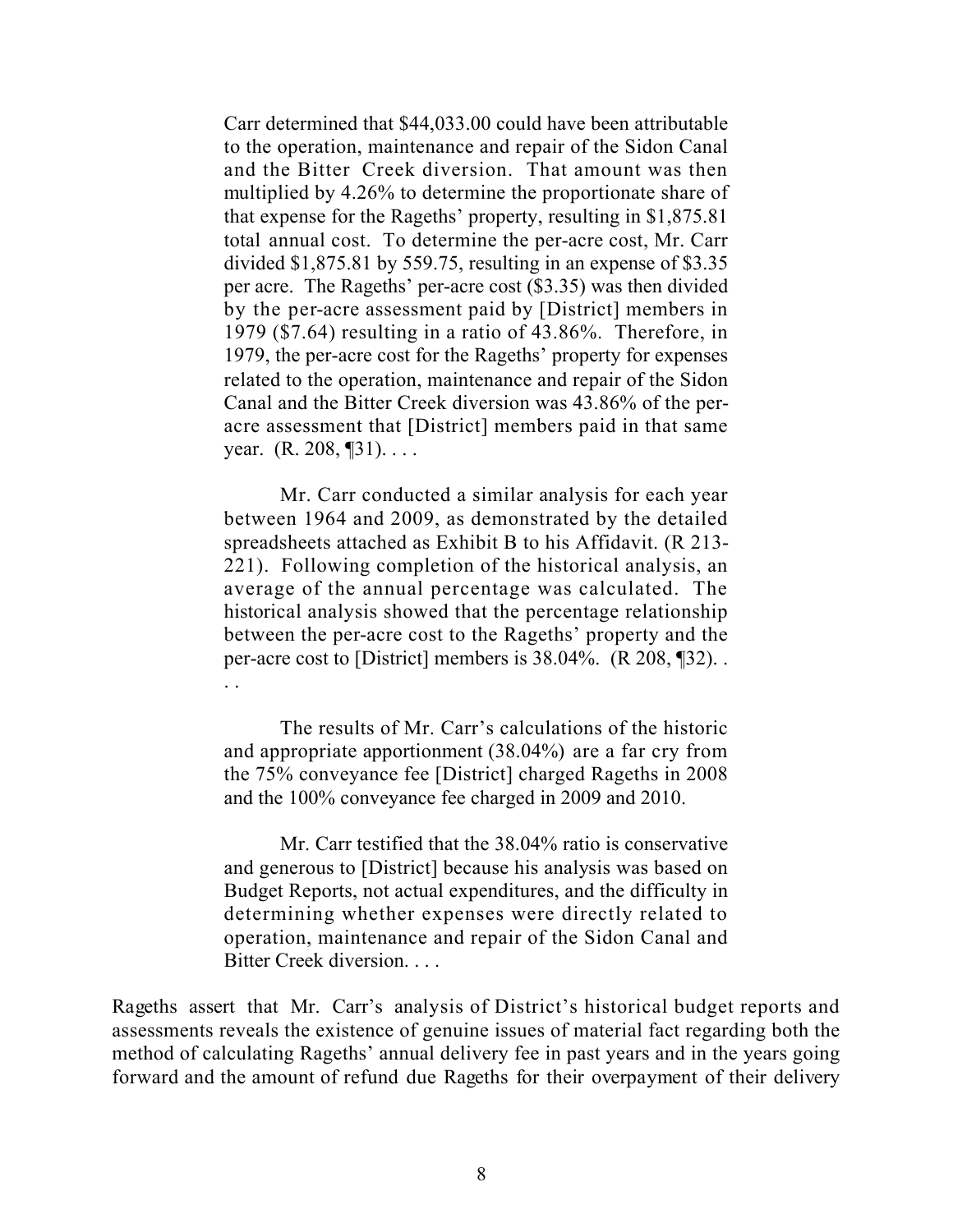fees in the previous several years. They insist that only after a full evidentiary hearing can these issues be determined.

[¶19] Responding to the Rageths' argument, District asserts that Rageths are claiming that they may select the expenses to which the 4.26% ratio is applied and that District is required to maintain separate records of the actual expenses requisite to the proper maintenance of the Bitter Creek Diversion and the Sidon Canal. District claims there is no basis in law for Rageths' argument. We disagree. As we understand Rageths' argument, they do not claim they alone may select the appropriate expenses; rather, they simply claim, and we agree, that there are genuine issues of material fact concerning what those appropriate expenses should be to which the 4.26% ratio is to be applied. Certainly, at trial each party shall have the full opportunity to offer evidence and be heard on the matter of expenses and the trier of fact will make the selection of the appropriate expenses to which the ratio is applied. As for District's statement that Rageths' argument has no legal basis, obviously that legal basis is found in §§ 41-5-102 and 103 and § 41-6- 303, the very provisions relied on by both parties. We agree with Rageths that these statutory provisions contemplate the same type of analysis they are advocating to determine the expenses requisite to the proper operation, maintenance, and repair of the Bitter Creek Diversion and the Sidon Canal, as separate from all business expenses District incurs in operating the entire irrigation district system. Pursuant to these statutory provisions, it is the burden of the District, as owner of the Bitter Creek Diversion and the Sidon Canal that is seeking payment from Rageths, as a user of those irrigation works, to establish and justify those requisite itemized expenses.

[¶20] District also expresses concern that Rageths are claiming that their proportionate share of the requisite expenses should be based on the 6.5- to 7-mile stretch of the Sidon Canal between the Bitter Creek Diversion and Rageths' pumps. We do find several statements in Rageths' opening and reply briefs that suggest such a limitation. However, we also find in their reply brief this clear statement:

> Rageths . . . are responsible for their proportionate share of expenses related to the operation, maintenance and repair of the **Sidon Canal (in its entirety)** and the Bitter Creek Diversion. [Emphasis added.]

We conclude that, in light of this clear statement, District's concern is put to rest.<sup>4</sup>

 $\overline{a}$ 

<sup>4</sup> In *Gunnisen-Fayette Canal Co. v. Roberts*, 364 P.2d 103 (Utah 1961), the following sharing problem was presented: A and B are joint water users of a 50-mile ditch. B is entitled to one-half of the water conveyed over a 1-mile stretch, and A is entitled to all of the water conveyed through the 49 miles as well as one-half of the water in the 1-mile stretch shared with B. What proportion of the necessary or reasonable expenses of maintenance should be borne by B? B contends that he should be liable for contribution for only that portion of the canal that was used to convey his water. The majority of the court decided that apportionment according to the number of miles of canal used by a particular water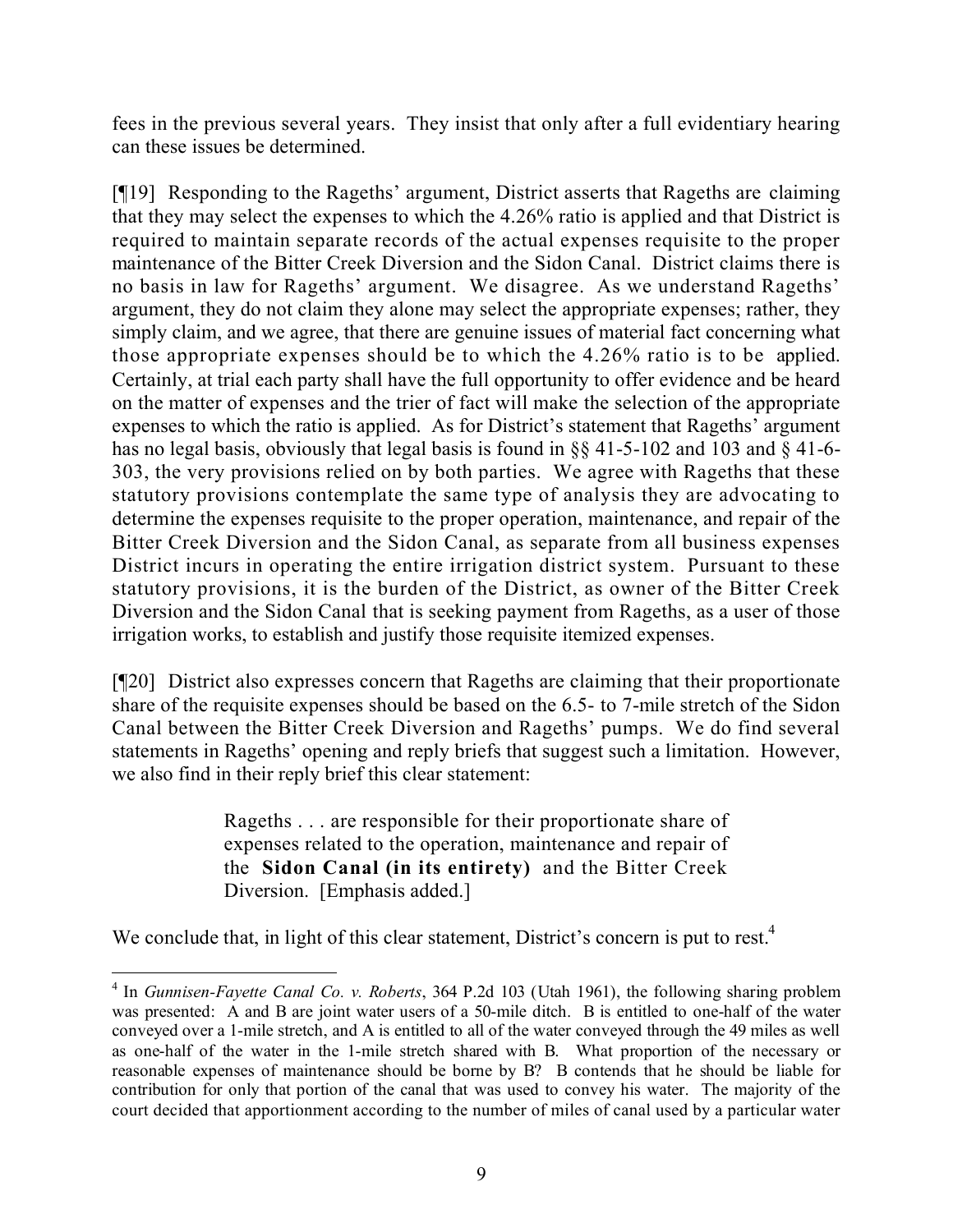[¶21] As we reflected on the tenor of the statutory provisions and the parties' respective arguments, we thought that independent recourse to Restatement (Third) of Property: Servitudes, *Duties of Repair and Maintenance*, § 4.13 (2011) might be of value to inform our resolution of this dispute. On a number of occasions we have favorably referred to that authority for guidance in our decision-making. *See, e.g., Hansuld v. Lariat Diesel*, 2010 WY 160, ¶ 14, 245 P.3d 293, 299 (Wyo. 2010); *Foxley & Co. v. Ellis*, 2009 WY 16, ¶ 19, 201 P.3d 425, 430 (Wyo. 2009); *Seven Lakes Dev. Co. v. Maxson*, 2006 WY 136, ¶ 33, 144 P.3d 1239, 1251 (Wyo. 2006); *White v. Allen*, 2003 WY 39, ¶ 16, 65 P.3d 395, 400 (Wyo. 2003); and *Hasvold v. Park Cty. Sch. Dist. No. 6*, 2002 WY 65, ¶ 14, 45 P.3d 635, 638-39 (Wyo. 2002). In relevant part, § 4.13(4) states:

> (4) The holders of separate easements or profits who use the same improvements or portion of the servient estate in the enjoyment of their servitudes have a duty to each other to contribute to the reasonable costs of repair and maintenance of the improvements or portion of the servient estate.

Restatement of Prop.: Servitudes § 4.13(4) (2011). Comment e. to this section states in relevant part:

> *e. Maintenance and repair obligations among holders of separate easements, subsection (4)*. The holders of separate easement rights to use the same improvements are obligated to contribute to the reasonable costs of repair and maintenance of the portion of the servient estate or the improvements used in enjoyment of the servitude. The rule stated in this section governs the relationship among the servitude beneficiaries; it does not govern their relationship with the owner of the servient estate, which is determined under subsections  $(1)$ ,  $(2)$ , and  $(3)$ . No affirmative duty to initiate repair is imposed by this section, but once repair or maintenance is reasonably undertaken by one or more of the servitude beneficiaries, the others have a duty to contribute to the reasonable costs. The responsibility of each user should

 $\overline{a}$ 

user would be impracticable and suggested that the Utah statute, which provided that the ditch owner shall pay in proportion to the share in the use or ownership of the water to which he is entitled, means that B's share is that proportion of the total cost that the amount of water B actually received bears to the total amount of water in the canal. A concurring opinion, while also rejecting the contention of allocation based on the length of the canal used by B, suggested that the hypothetical users should share in the ratio of 49.5 miles for A and one-half mile for B. *See also Swasey v. Rocky Point Ditch Co.*, 617 P.2d 375 (Utah 1980), *remanded*, 660 P.2d 224 (Utah 1983), which followed *Gunnison-Fayette*, holding assessments should not be based upon proportion of ditch used but upon ownership or use of the water.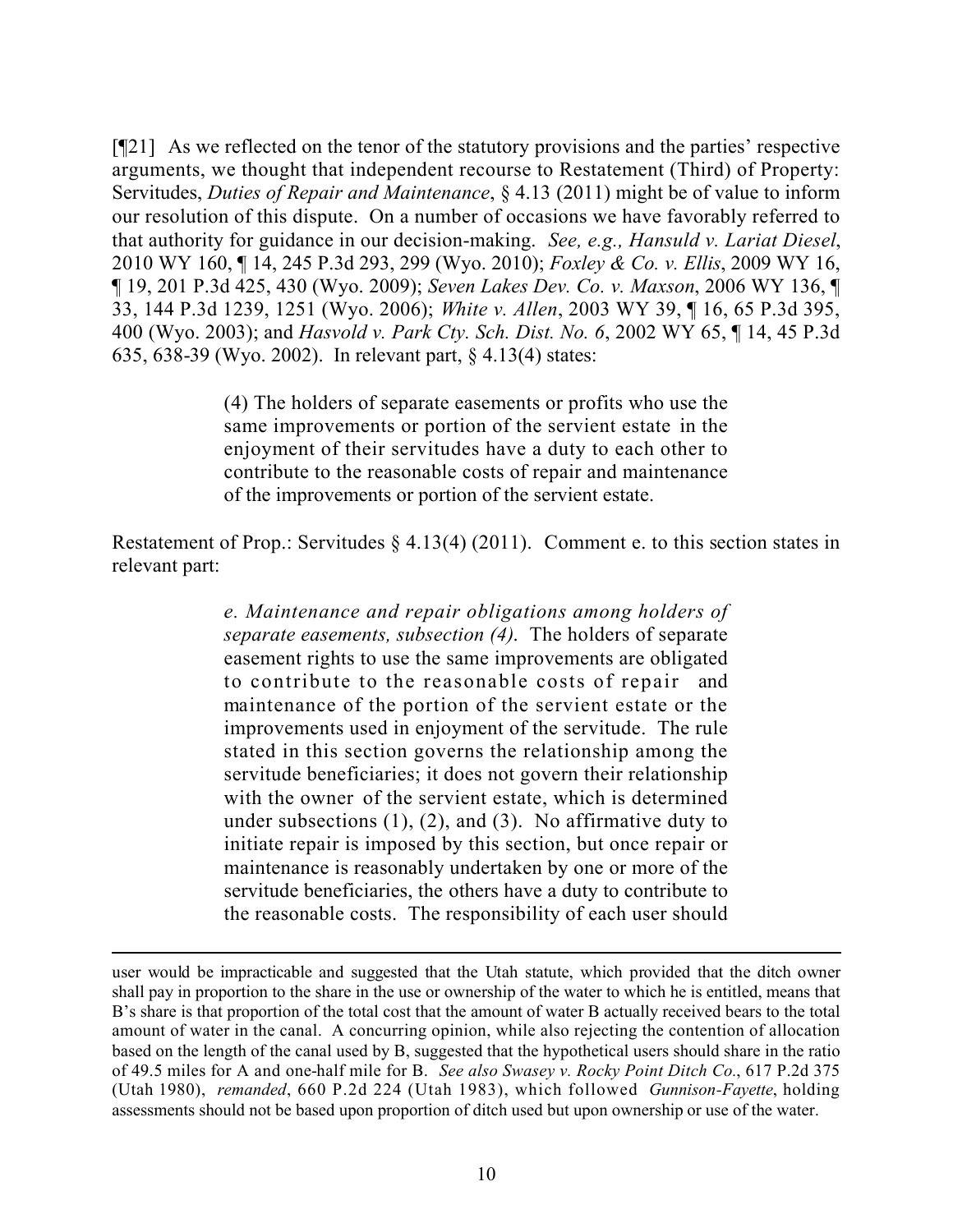reflect a fair proportion of the costs. The basis of fair apportionment will vary depending on the circumstances. Factors that may be relevant include the amount and intensity of actual use and the value of other contributions made by the users to improvement and maintenance of the easement or profit.

## *Id.*

[¶22] Our independent research of the numerous court decisions across the country using § 4.13 for guidance led us to *Freeman v. Sorchych*, 245 P.3d 927 (Ariz. Ct. App. 2011), which raised the issue whether dominant estate holders using an appurtenant roadway easement must share in the costs necessary to maintain and repair that common easement in the absence of a cost-sharing agreement or a provision imposing such an obligation within the document conveying the easement. *Id.* at 929. Following an extensive review of the Restatement provision and numerous common law decisions from other states, the Arizona court concluded that the doctrine of equitable contribution applied in such a situation. *Id*. at 934-35. That court then stated:

> Our decision does not, however, mandate an equal or "fifty/fifty" sharing agreement. Instead, each party's contribution should be based on an equitable apportionment determined after consideration of various relevant factors, which may include but are not limited to each party's proportionate use of the easement, including the amount and intensity of actual use, and the benefits derived therefore; whether each party receive proper notice and a reasonable opportunity to participate in the decisions regarding repairs and maintenance; whether the completed work was reasonable and necessary; whether the repairs and maintenance were performed adequately, properly, and at a reasonable price; the value of any other contributions (monetary or in kind) by the parties to repairs and maintenance; and any other factors that may be deemed relevant. *See generally Healy v. Onstott*, 192 Cal. App. 3d 612, 617, 237 Cal. Rptr. 540 (1987) stating that "the trier of fact must be allowed to fashion any reasonable contribution scheme").

*Freeman,* 245 P.3d at 935-36 (footnotes omitted).

[¶23] Having carefully considered the parties' briefs, the record, the pertinent statutory provisions, and the authority revealed by our independent research, we find there exist